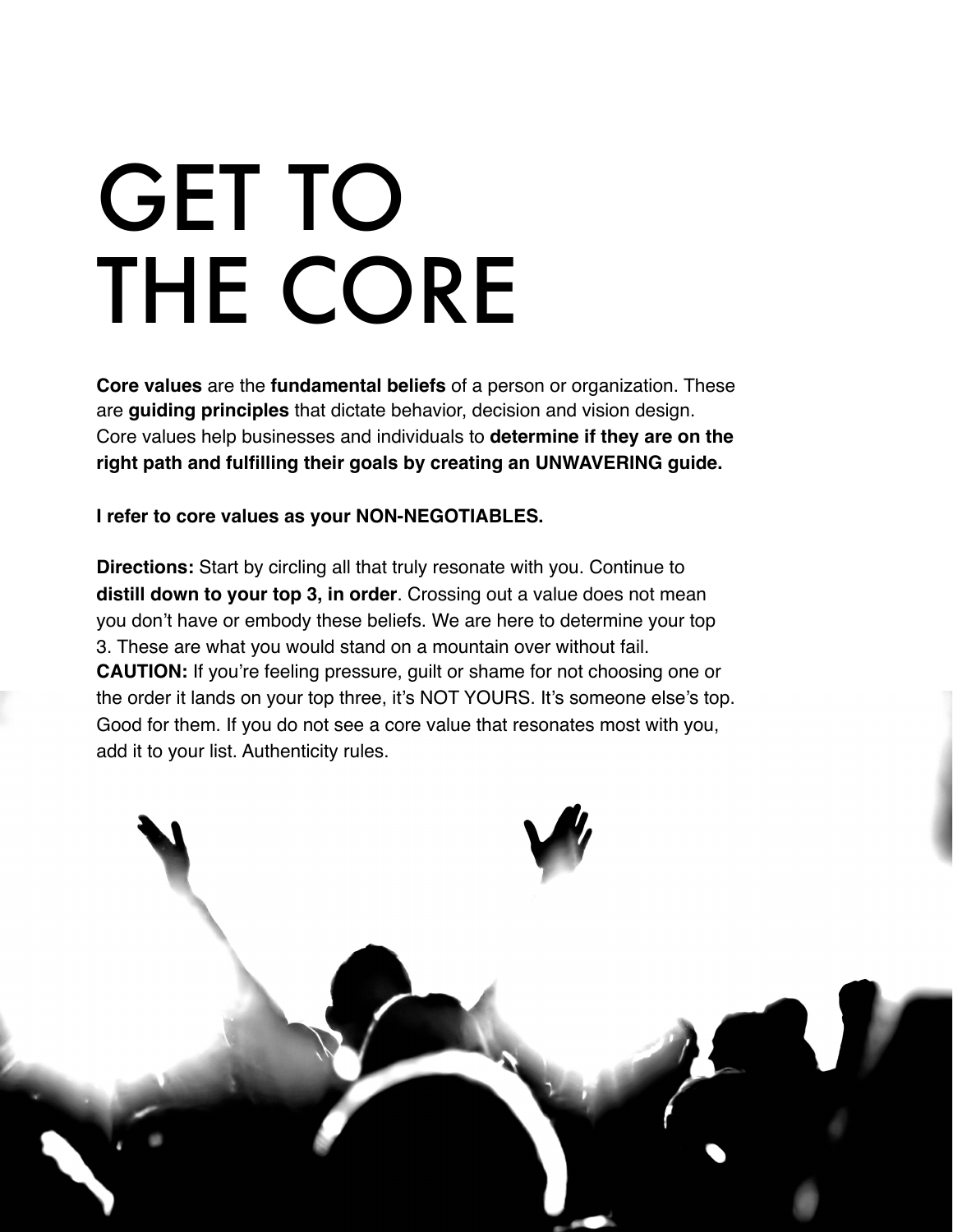| <b>ABUNDANCE</b>       | <b>ART</b>            | <b>CERTAINTY</b>        | <b>CONVERSATION</b>  |
|------------------------|-----------------------|-------------------------|----------------------|
| <b>ACCEPTANCE</b>      | <b>ARTICULACY</b>     | <b>CHALLENGE</b>        | <b>CONSISTENCY</b>   |
| <b>ACCOMPLISHMENT</b>  | <b>ARTISTRY</b>       | <b>CHANGE</b>           | <b>CONTENTMENT</b>   |
| <b>ACCOUNTABILITY</b>  | <b>ASSERTIVENESS</b>  | <b>CHARITY</b>          | <b>CONTINUITY</b>    |
| <b>ACCURACY</b>        | <b>ASSURANCE</b>      | <b>CHARM</b>            | <b>CONTRIBUTION</b>  |
| <b>ACHIEVEMENT</b>     | <b>ATTENTIVENESS</b>  | <b>CHASTITY</b>         | <b>CONTROL</b>       |
| <b>ACKNOWLEDGEMENT</b> | <b>ATTRACTIVENESS</b> | <b>CHEERFULNESS</b>     | <b>CONVICTION</b>    |
| <b>ACTIVENESS</b>      | <b>AUDACITY</b>       | <b>CLARITY</b>          | <b>CONVIVIALITY</b>  |
| <b>ADAPTABILITY</b>    | <b>AVAILABILITY</b>   | <b>CLEANLINESS</b>      | <b>COOLNESS</b>      |
| <b>ADORATION</b>       | <b>AWARENESS</b>      | <b>CLEAR-MINDEDNESS</b> | <b>COOPERATION</b>   |
| <b>ADROITNESS</b>      | <b>AWE</b>            | <b>CLEVERNESS</b>       | <b>CORDIALITY</b>    |
| <b>ADVANCEMENT</b>     | <b>BALANCE</b>        | <b>CLOSENESS</b>        | <b>CORRECTNESS</b>   |
| <b>ADVENTURE</b>       | <b>BEAUTY</b>         | <b>COMFORT</b>          | <b>COUNTRY</b>       |
| <b>AFFECTION</b>       | <b>BEING THE BEST</b> | <b>COMMITMENT</b>       | <b>COURAGE</b>       |
| <b>AFFLUENCE</b>       | <b>BELONGING</b>      | <b>COMMUNITY</b>        | <b>COURTESY</b>      |
| <b>AGGRESSIVENESS</b>  | <b>BENEVOLENCE</b>    | <b>COMPASSION</b>       | <b>CRAFTINESS</b>    |
| <b>AGILITY</b>         | <b>BLISS</b>          | <b>COMPETENCE</b>       | <b>CREATIVITY</b>    |
| <b>ALERTNESS</b>       | <b>BOLDNESS</b>       | <b>COMPETITION</b>      | <b>CREDIBILITY</b>   |
| <b>ALTRUISM</b>        | <b>BRAVERY</b>        | <b>COMPLETION</b>       | <b>CUNNING</b>       |
| <b>AMAZEMENT</b>       | <b>CALMNESS</b>       | <b>COMPOSURE</b>        | <b>CURIOSITY</b>     |
| <b>AMBITION</b>        | <b>CAMARADERIE</b>    | <b>CONCENTRATION</b>    | <b>DARING</b>        |
| <b>AMUSEMENT</b>       | <b>CANDOR</b>         | <b>CONFIDENCE</b>       | <b>DECISIVENESS</b>  |
| <b>ANTICIPATION</b>    | <b>CAPABILITY</b>     | <b>CONFORMITY</b>       | <b>DECORUM</b>       |
| <b>APPRECIATION</b>    | <b>CARE</b>           | <b>CONGRUENCY</b>       | <b>DEFERENCE</b>     |
| <b>APPROACHABILITY</b> | <b>CAREFULNESS</b>    | <b>CONNECTION</b>       | <b>DELIGHT</b>       |
| <b>APPROVAL</b>        | <b>CELEBRITY</b>      | <b>CONSCIOUSNESS</b>    | <b>DEPENDABILITY</b> |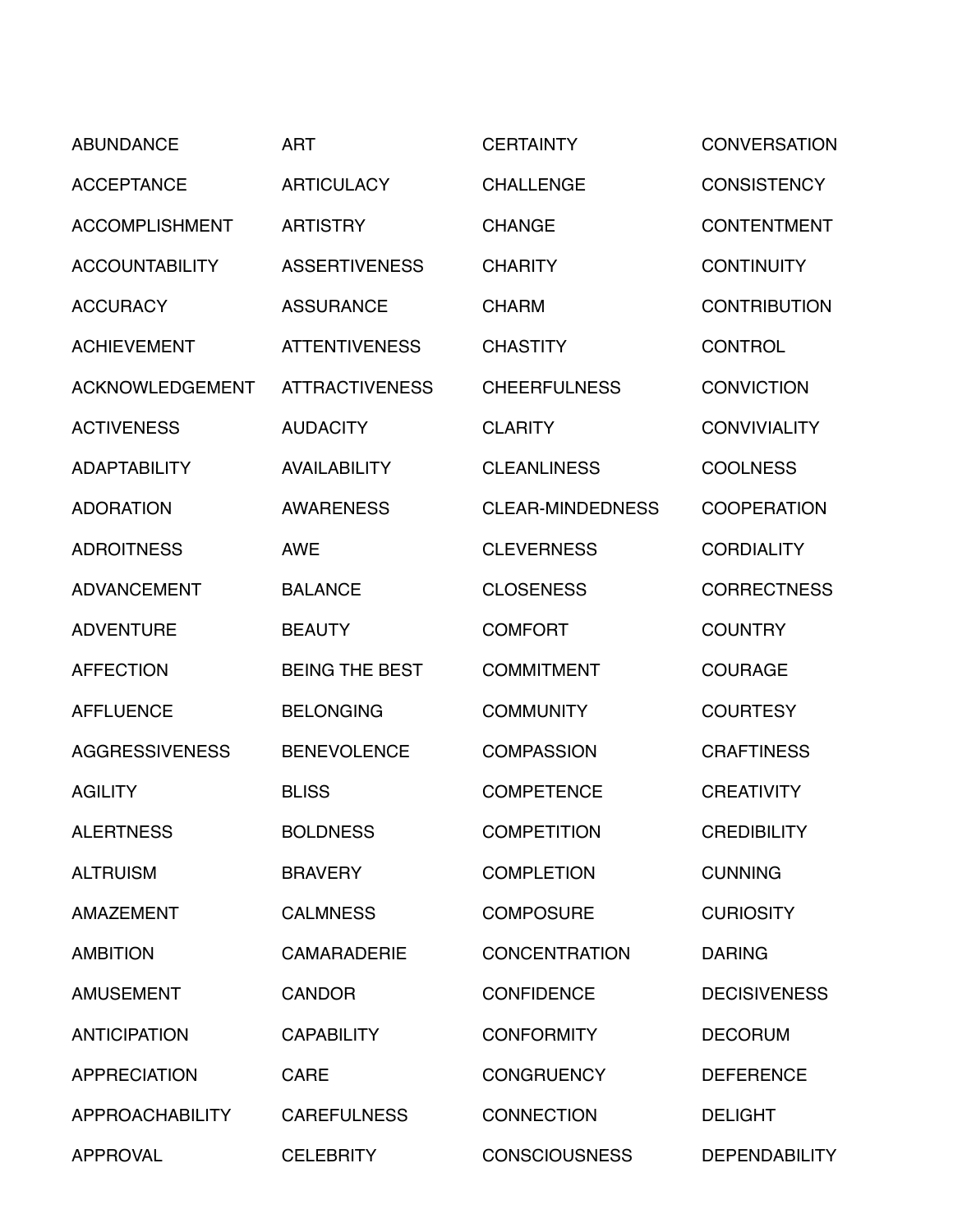| <b>DEPTH</b>         | <b>ELEGANCE</b>         | <b>FASCINATION</b>  | <b>GREGARIOUSNESS</b>  |
|----------------------|-------------------------|---------------------|------------------------|
| <b>DESIRE</b>        | <b>EMPATHY</b>          | <b>FASHION</b>      | <b>GROWTH</b>          |
| <b>DETERMINATION</b> | <b>ENCOURAGEMENT</b>    | <b>FEARLESSNESS</b> | <b>GUIDANCE</b>        |
| <b>DEVOTION</b>      | <b>ENDURANCE</b>        | <b>FEROCITY</b>     | <b>HAPPINESS</b>       |
| <b>DEVOUTNESS</b>    | <b>ENERGY</b>           | <b>FIDELITY</b>     | <b>HARMONY</b>         |
| <b>DEXTERITY</b>     | <b>ENJOYMENT</b>        | <b>FIERCENESS</b>   | <b>HEALTH</b>          |
| <b>DIGNITY</b>       | <b>ENTERTAINMENT</b>    | <b>FINANCIAL</b>    | <b>HEART</b>           |
| <b>DILIGENCE</b>     | <b>ENTHUSIASM</b>       | <b>INDEPENDENCE</b> | <b>HELPFULNESS</b>     |
| <b>DIRECTION</b>     | <b>ENVIRONMENTALISM</b> | <b>FIRMNESS</b>     | <b>HEROISM</b>         |
| <b>DIRECTNESS</b>    | <b>ETHICS</b>           | <b>FITNESS</b>      | <b>HOLINESS</b>        |
| <b>DISCIPLINE</b>    | <b>EUPHORIA</b>         | <b>FLEXIBILITY</b>  | <b>HONESTY</b>         |
| <b>DISCOVERY</b>     | <b>EXCELLENCE</b>       | <b>FLOW</b>         | <b>LAWFUL</b>          |
| <b>DISCRETION</b>    | <b>EXCITMENT</b>        | <b>FLUENCY</b>      | <b>LEADERSHIP</b>      |
| <b>DIVERSITY</b>     | <b>EXHILARATION</b>     | <b>FOCUS</b>        | <b>LEARNING</b>        |
| <b>DOMINANCE</b>     | <b>EXPECTANCY</b>       | <b>FORTITUDE</b>    | <b>LIBERTY</b>         |
|                      |                         |                     | <b>LOGIC</b>           |
| <b>DREAMING</b>      | <b>EXPEDIENCY</b>       | <b>FRANKNESS</b>    | <b>LOVE</b>            |
| <b>DRIVE</b>         | <b>EXPERIENCE</b>       | <b>FREEDOM</b>      | <b>LOYALTY</b>         |
| <b>DUTY</b>          | <b>EXPERTISE</b>        | <b>FRIENDLINESS</b> | <b>MASTERY</b>         |
|                      |                         |                     | <b>MATURITY</b>        |
| <b>DYNAMISM</b>      | <b>EXPLORATION</b>      | <b>FRIENDSHIP</b>   | <b>MEANING</b>         |
| <b>EAGERNESS</b>     | <b>EXPRESSIVENESS</b>   | <b>FRUGALITY</b>    | <b>MODERATION</b>      |
| <b>EASE</b>          | <b>EXTRAVAGANCE</b>     | <b>FUN</b>          | <b>MOTIVATION</b>      |
| <b>ECONOMY</b>       | <b>EXTROVERSION</b>     | <b>GALLANTRY</b>    | NON-CONFORMITY         |
| <b>ECSTASY</b>       | <b>EXUBERANCE</b>       | <b>GENEROSITY</b>   | <b>OBEDIENCE</b>       |
| <b>EDUCATION</b>     | <b>FAIRNESS</b>         | <b>GENTILITY</b>    | <b>OPEN-MINDEDNESS</b> |
| <b>EFFECTIVENESS</b> | <b>FAITH</b>            | <b>GIVING</b>       | <b>OPENNESS</b>        |
| <b>EFFICIENCY</b>    | <b>FAME</b>             | <b>GRACE</b>        | <b>OPTIMISM</b>        |
| <b>ELATION</b>       | <b>FAMILY</b>           | <b>GRATITUDE</b>    | <b>ORDER</b>           |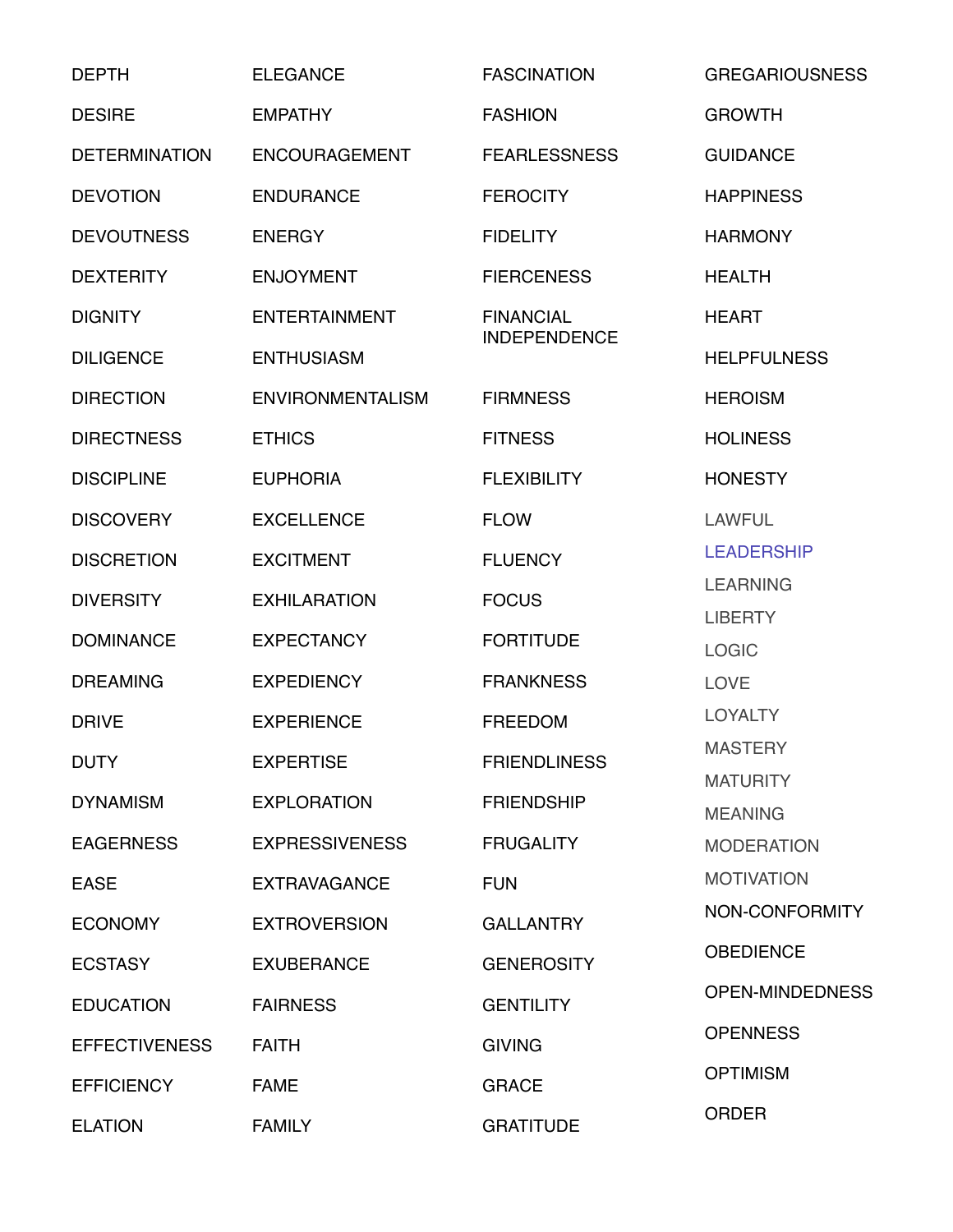| <b>ORGANIZATION</b>   | <b>PRAGMATISM</b>      | <b>RESOLUTION</b>      | <b>SACIRFICE</b>     |
|-----------------------|------------------------|------------------------|----------------------|
| <b>ORIGINALITY</b>    | <b>PRECISION</b>       | <b>PUNCTUALITY</b>     | <b>SACREDNESS</b>    |
| <b>OUTDOORS</b>       | <b>PREPAREDNESS</b>    | <b>PURITY</b>          | <b>SAINTLINESS</b>   |
| <b>OUTLANDISHNESS</b> | <b>PRESENCE</b>        | <b>RATIONALITY</b>     | <b>SANGUINITY</b>    |
| <b>OUTRAGEOUSNESS</b> | <b>PRIDE</b>           | <b>REALISM</b>         | <b>SATISFACTION</b>  |
| <b>PARTNERSHIP</b>    | <b>PRIVACY</b>         | <b>REASON</b>          | <b>SCIENCE</b>       |
| <b>PATIENCE</b>       | <b>PROACTIVITY</b>     | <b>REASONABLENESS</b>  | <b>SECURITY</b>      |
| <b>PASSION</b>        | <b>PROFESSIONALISM</b> | <b>RECOGNITION</b>     | <b>SELF-CONTROL</b>  |
| <b>PEACE</b>          | <b>PROSPERITY</b>      | <b>RECREATION</b>      | <b>SELFLESSNESS</b>  |
| <b>PERCEPTIVENESS</b> | <b>PRUDENCE</b>        | <b>REFINEMENT</b>      | <b>SELF-RELIANCE</b> |
| <b>PERFECTION</b>     | <b>PUNCTUALITY</b>     | <b>REFLECTION</b>      | <b>SELF-RESPECT</b>  |
| <b>PERKINESS</b>      | <b>PURITY</b>          | <b>RELAXATION</b>      | <b>SENSITIVITY</b>   |
| <b>PERSEVERANCE</b>   | <b>RATIONALITY</b>     | <b>RELIABILITY</b>     | <b>SENSUALITY</b>    |
| <b>PERSISTENCE</b>    | <b>REALISM</b>         | <b>RELIEF</b>          | <b>SERENITY</b>      |
| <b>PERSUASIVENESS</b> | <b>REASON</b>          | <b>RELIGIOUSNESS</b>   | <b>SERVICE</b>       |
| <b>PHILANTHROPY</b>   | <b>REASONABLENESS</b>  | <b>REPUTATION</b>      | <b>SEXINESS</b>      |
| <b>PIETY</b>          | <b>RECOGNITION</b>     | <b>RESILIENCE</b>      | <b>SEXUALITY</b>     |
| <b>PLAYFULLNESS</b>   | <b>RECREATION</b>      | <b>RESOLUTION</b>      | <b>SHARING</b>       |
| <b>PLEASANTNESS</b>   | <b>REFINEMENT</b>      | <b>RESOLVE</b>         | <b>SHREWDNESS</b>    |
| <b>PLEASURE</b>       | <b>REFLECTION</b>      | <b>RESOURCEFULNESS</b> | <b>SIGNIFICANCE</b>  |
| <b>POISE</b>          | <b>RELAXATION</b>      | <b>RESPECT</b>         | <b>SILENCE</b>       |
| <b>POLISH</b>         | <b>RELIABILITY</b>     | <b>RESPONSIBILITY</b>  | <b>SILLINESS</b>     |
| <b>POPULARITY</b>     | <b>RELIEF</b>          | <b>REST</b>            | <b>SIMPLICITY</b>    |
| <b>POTENCY</b>        | <b>RELIGIOUSNESS</b>   | <b>RESTRAINT</b>       | <b>SINCERITY</b>     |
| <b>POWER</b>          | <b>REPUTATION</b>      | <b>REVERENCE</b>       | <b>SKILLFULNESS</b>  |
| <b>PRACTICALITY</b>   | <b>RESILIENCE</b>      | <b>RIGOR</b>           | <b>SOLIDARITY</b>    |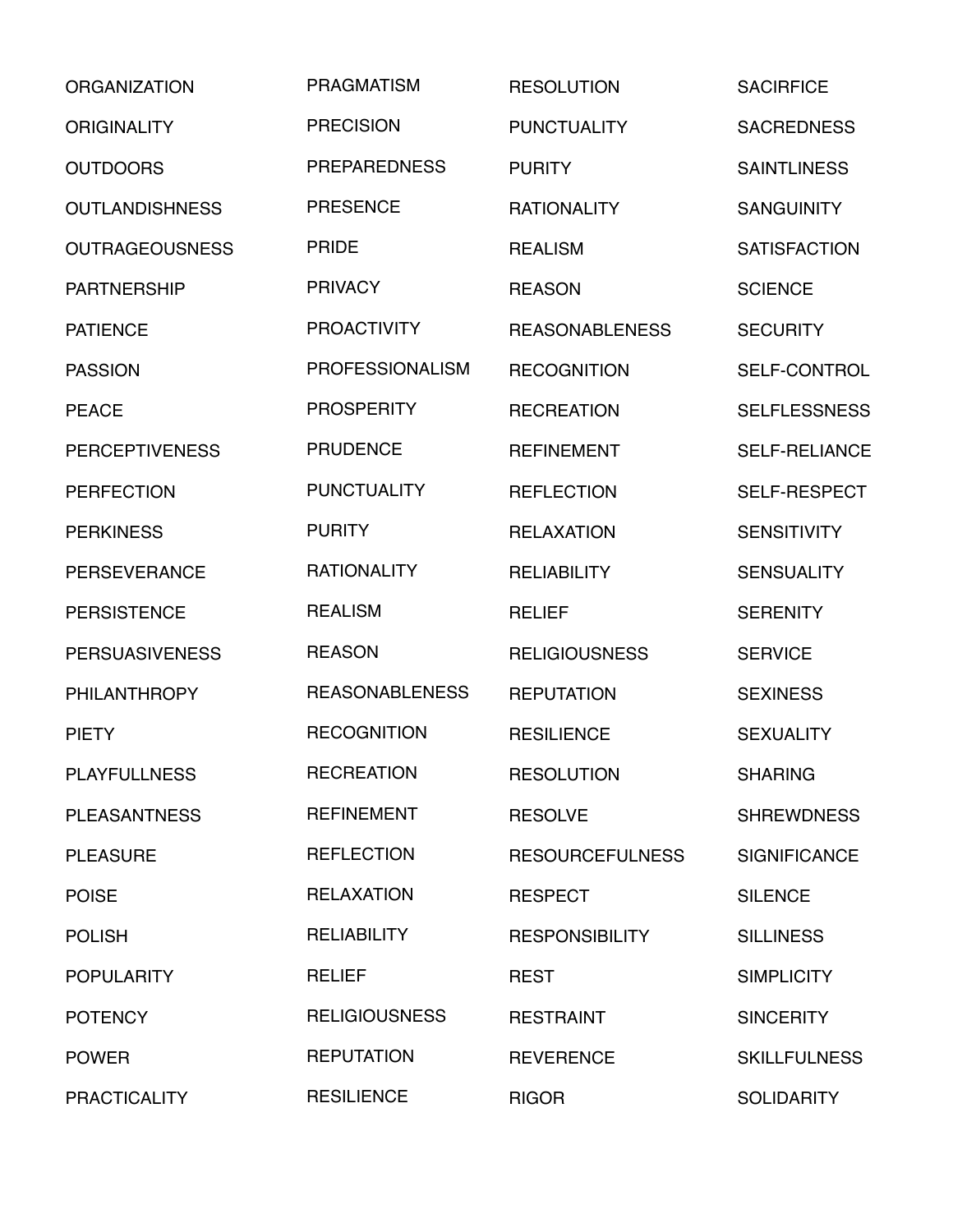| <b>SOLITUDE</b>       | <b>THOUGHTFULNESS</b> | <b>WATCHFULNESS</b> |
|-----------------------|-----------------------|---------------------|
| <b>SOPHISTICATION</b> | <b>THRIFT</b>         | <b>WARMTH</b>       |
| <b>SOUNDNESS</b>      | <b>TIMELINESS</b>     | <b>WEALTH</b>       |
| <b>SPEED</b>          | <b>TRADITIONALISM</b> | <b>WILLFULLNESS</b> |
| <b>SPIRIT</b>         | <b>TRANQUILITY</b>    | <b>WILLINGNESS</b>  |
| <b>SPIRITUALITY</b>   | <b>TRANSCENDENCE</b>  | <b>WINNING</b>      |
| <b>SPONTANEITY</b>    | <b>TRUST</b>          | <b>WISDOM</b>       |
| <b>SPUNK</b>          | <b>TRUSWORTHINESS</b> | <b>WITTINESS</b>    |
| <b>STABILITY</b>      | <b>TRUTH</b>          | <b>WONDER</b>       |
| <b>STATUS</b>         | <b>UNDERSTANDING</b>  | <b>WORTHINESS</b>   |
| <b>STEALTH</b>        | <b>UNFLAPPABILITY</b> | <b>YOUTHFULNESS</b> |
| <b>STILLNESS</b>      | <b>UNIQUENESS</b>     | <b>ZEAL</b>         |
| <b>STRENGTH</b>       | <b>UNITY</b>          |                     |
| <b>STRUCTURE</b>      | <b>USEFULNESS</b>     |                     |
| <b>SUCCESS</b>        | <b>UTILITY</b>        |                     |
| <b>SUPPORT</b>        | <b>VALOR</b>          |                     |
| <b>SUPREMACY</b>      | <b>VARIETY</b>        |                     |
| <b>SURPRISE</b>       | <b>VICTORY</b>        |                     |
| <b>SYMPATHY</b>       | <b>VIGOR</b>          |                     |
| <b>SYNERGY</b>        | <b>VIRTUE</b>         |                     |
| <b>TEACHING</b>       | <b>VISION</b>         |                     |
| <b>TEAMWORK</b>       | <b>VITALITY</b>       |                     |
| <b>TEMPERANCE</b>     | <b>VIVACITY</b>       |                     |
| <b>THANKFULNESS</b>   | <b>VOLUNTEERING</b>   |                     |
| <b>THOROUGHNESS</b>   | <b>WARMHEARTED</b>    |                     |